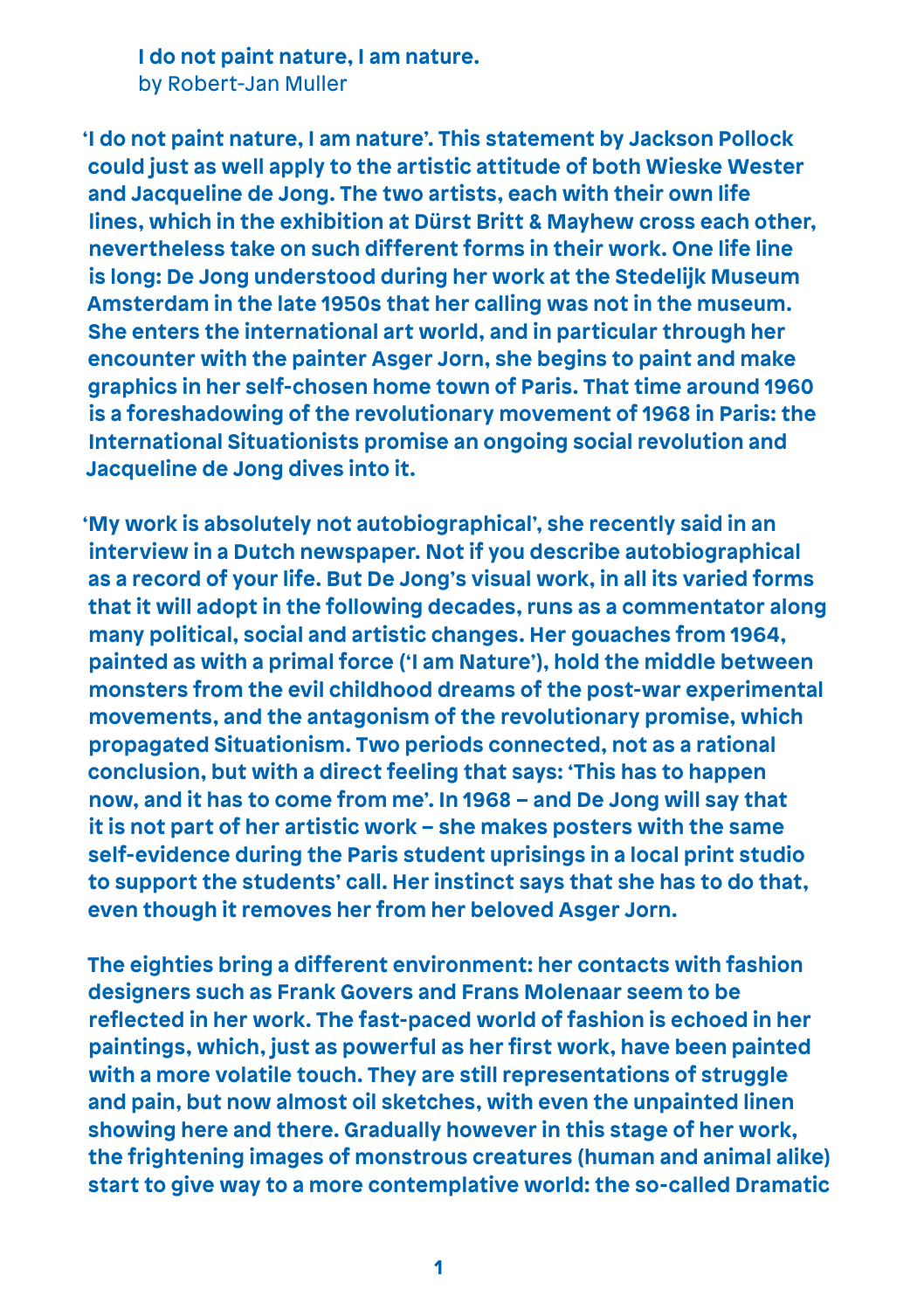**Landscapes. In 1984 during a fashion show by Sophie van Kleef she paints the wall-filling landscape 'Le Jour des Montagnes Philosophiques' on a stage in front of a live audience. Painting for a live audience: an act of great daring which few painters would like to imitate and a testimony to de Jong's autonomy in life: indeed a 'force of nature'.** 

**The Jacqueline de Jong life line is long and her current series of work, 'Potato Blues', stems from her experimenting with, as she says, 'colours and products in the vegetable garden'. 'In 2003 I found some old potatoes in the cellar of my house in France with these crazy sprouts growing all over them', she tells in an interview, 'they looked a little bit like long-haired cats: they were absolutely weird. I thought: this is art; I have to do something with these!'. 'Potato Blues' introduces photography in her work. The photographs capture the seeded potatoes, strange forms with outgrowths, and are subsequently printed on canvas and stretched onto a frame, ready for further reworking. De Jong first started working with potatoes in 2003: 'I used them to make an installation at the Van Abbemuseum when I was invited by [the young Dutch artist] Jennifer Tee to participate in her show there. I called it Potato Language because it reminded me of the Inca knot language that I had used in issue three of The Situationist Times.' Time seems to slow down in De Jong's potato paintings. Meticulously she works her photographed crop over with oil-stick in different colours and thus creates a new life under her hands. No longer as the warring figures from her earlier work, but more serene as amoebas and water creatures, floating in the deep sea with their wisps and strings, just like the Inca knots she mentions.** 

**Wieske Wester has a shorter line than Jacqueline de Jong, but she also has the ability to turn the mundane into an uncanny reality, a world of unsettling feelings accessible through a door only the artist has the key to. For both artists the primary, physical act of painting and drawing is the starting point in their work. Not the 'what' we are going to make, but the 'how' is paramount. That she takes fish, corn, shellfish or bananas as her subject: is that important? Yes, it seems, but even more how she sees drawing and painting as a physical process. She herself says: 'The physical act of painting and drawing is important to me, because I believe this equals the language of nature.'** 

**When seeing her mussel paintings and drawings of fish, I had to think irresistibly of the painting by Kokoschka 'Fishes on the Beach of Djerba' from 1930 (in the collection of the Stedelijk Museum Amsterdam).**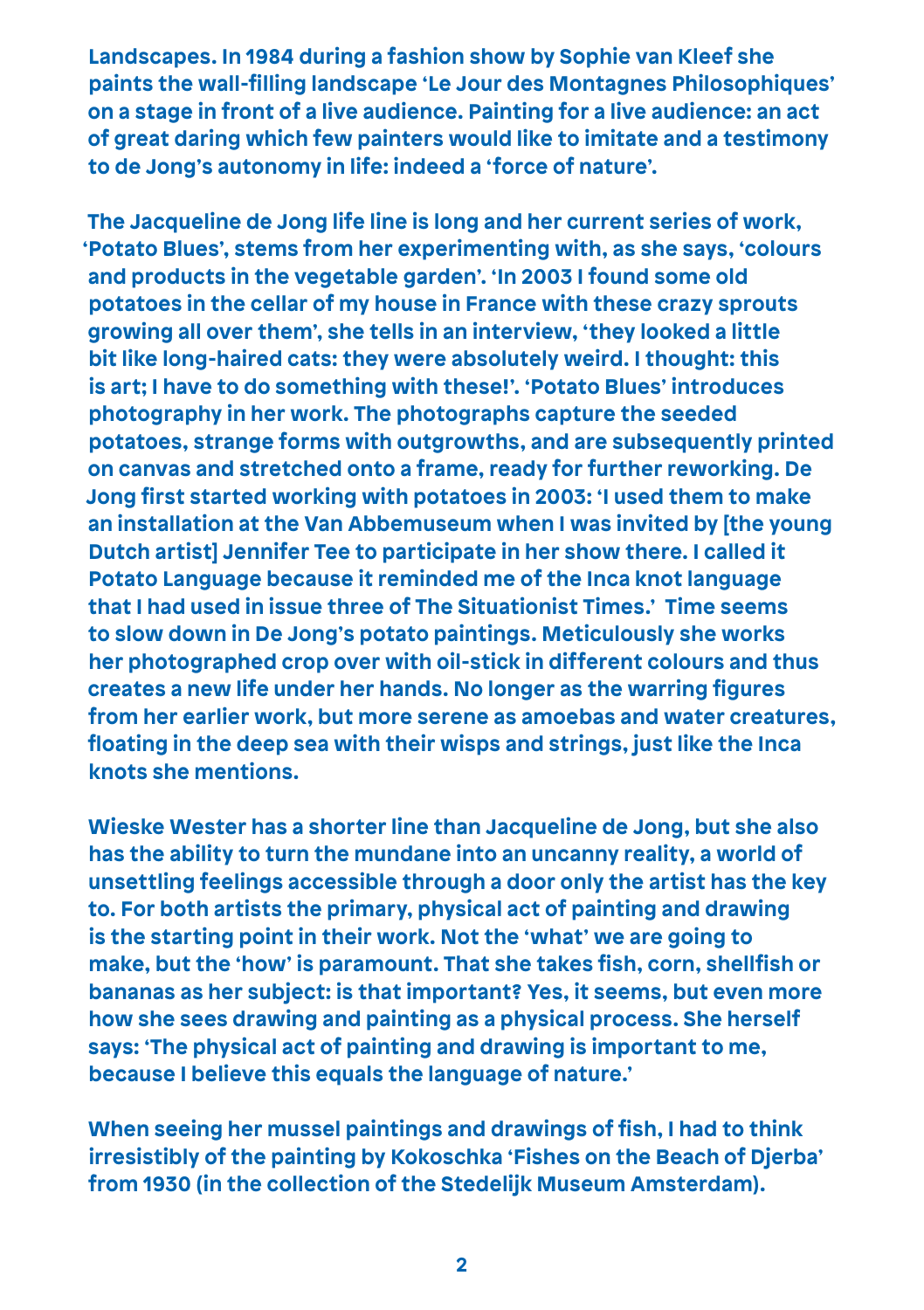**There the painter seems to come to the essence of that pile of wet dead animals with his paintbrush, while at the same time wanting to recognize his own tormented spirit in these splashes of paint. In the ruts that Wester draws with her thick paint, you see an action that has to do with her own feelings rather than with her subject of vegetables or animals. 'I do not paint nature, I am nature': her paintings and drawings evoke it. In an interview she looks back at her pregnancy: 'I looked at a shell during the growth process in my womb in 2009'. Apparently, Wester here identifies herself with the shell, which accommodates life in its inner. Can she explain why she then includes such a shellfish as a subject in her work? "It comes from within," she adds, explaining the instinctive side of her work that determines both her drawing and painting, and her choice of subject.**

**In 2016, the Georgia O'Keeffe retrospective in London showed the voluptuous floral paintings, where every observer saw female genitals. O'Keeffe herself always denied that association during her lifetime. In Wester's drawings 'Oyster' and 'Cabbage' (both 2015) this association is also obvious, and the artist will in turn confirm this. In an interview, Wester stated that she has a friendship with Rory Pilgrim, the artist who makes everyday life into rituals with text signs and self-designed ceremonies. A very different expression than that of Wester though. But just like Pilgrim, Wester is able to make the commonplace of her fish and vegetables, with a compelling hand and an intensity of the paint stitch, into a mirror of her inner self. Like Kokoschka with his fish. Perhaps it has to do with a time of upheaval (although Wester, as far as I know, does not make any statements about it) and an inherent current uncertainty of the individual.** 

**It is remarkable that artists such as Francisco de Zurbarán and Adriaen Coorte in the religiously turbulent seventeenth century with their precise 'portraits' of simple vegetables managed to evoke a, in their time, spiritual atmosphere. Wester probably refers to a same sort of context when she says: 'I explore my subjects in their visual appearances as well as in their biological, organic and spiritual state. I try to uncover the essence of the world that goes on behind the façade'. Wester has a different handwriting than these two painters from another era: sinuous, sometimes aggressive, as in the series of four drawings 'Mothers, babies and wrestlers' (2016), or in the painting 'Wood, tits and legs' (2015). There is an inherent threat in these works, which mainly comes from the act of drawing or the brushstroke itself. And to emphasize that it is mainly the act, she says in an interview with**